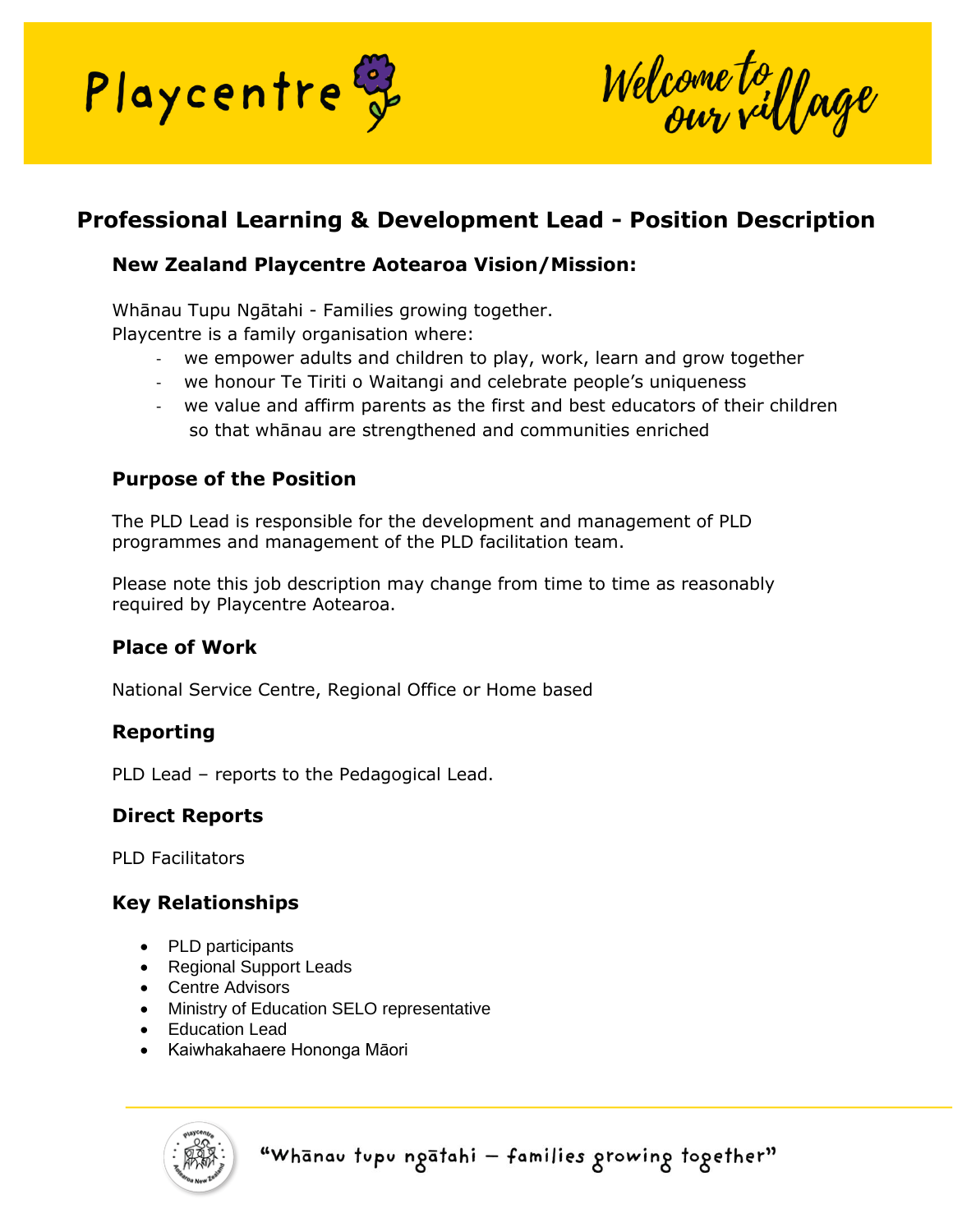| <b>Key accountabilities</b> |                                                                                                                                                                                                                                                                                                                                                                                                                                                                                                                                                                                                                                                                                                                                                                                                                                                                                                                                                                                                                                                                                                                       |
|-----------------------------|-----------------------------------------------------------------------------------------------------------------------------------------------------------------------------------------------------------------------------------------------------------------------------------------------------------------------------------------------------------------------------------------------------------------------------------------------------------------------------------------------------------------------------------------------------------------------------------------------------------------------------------------------------------------------------------------------------------------------------------------------------------------------------------------------------------------------------------------------------------------------------------------------------------------------------------------------------------------------------------------------------------------------------------------------------------------------------------------------------------------------|
| Leadership                  | As a member of the Playcentre management team,<br>$\bullet$<br>takes a proactive leadership role to collaborate, drive<br>and lead performance supporting a strong centre focus.<br>Generates confidence and commitment, leading by<br>$\bullet$<br>example, demonstrating and modelling Playcentre<br>values. Provides clear direction enabling others to<br>perform to their optimum. Know and respects their<br>staff, building strong interpersonal relationships,<br>drawing on a wide range of communication skills to<br>inform, listen and persuade.<br>Consistently behaves in an honest, ethical and<br>$\bullet$<br>professional manner. Promotes and advocates for the<br>highest of personal and professional behaviour and<br>evaluates the performance of staff in the light of those<br>values.                                                                                                                                                                                                                                                                                                       |
|                             | Set objectives and drives results.<br>$\bullet$<br>Manages team performance and develops team<br>capability through coaching, mentoring, development<br>planning and actively sharing knowledge and<br>expertise.                                                                                                                                                                                                                                                                                                                                                                                                                                                                                                                                                                                                                                                                                                                                                                                                                                                                                                     |
| Role Specific               | Manages key stakeholder relationships.<br>٠<br>Manage expenditure daily, reporting against budgets as<br>$\bullet$<br>required. Oversee the compliance with Grant funding<br>approvals and reporting.<br>Support the Pedagogical Lead in the procurement<br>$\bullet$<br>process for PLD contracts e.g., SELO 1.<br>Contribute to the national planning and allocation of<br>$\bullet$<br>PLD programmes.<br>Develop and promote PLD programmes.<br>$\bullet$<br>Responsible for the recruitment and management of<br>the PLD Facilitating team, ensuring that the<br>organisation has the staff to provide PLD support as<br>required.<br>Ensure systems are in place to manage administration<br>and coordination of programme as well as recording<br>relevant data for reporting purposes.<br>Report on progress of PLD programme as required to<br>ensure funding deliverables are met.<br>Liaise and build stakeholder relationships to support<br>$\bullet$<br>effective delivery of the PLD programme.<br>Manage performance of direct reports including<br>٠<br>completion of annual performance appraisals. |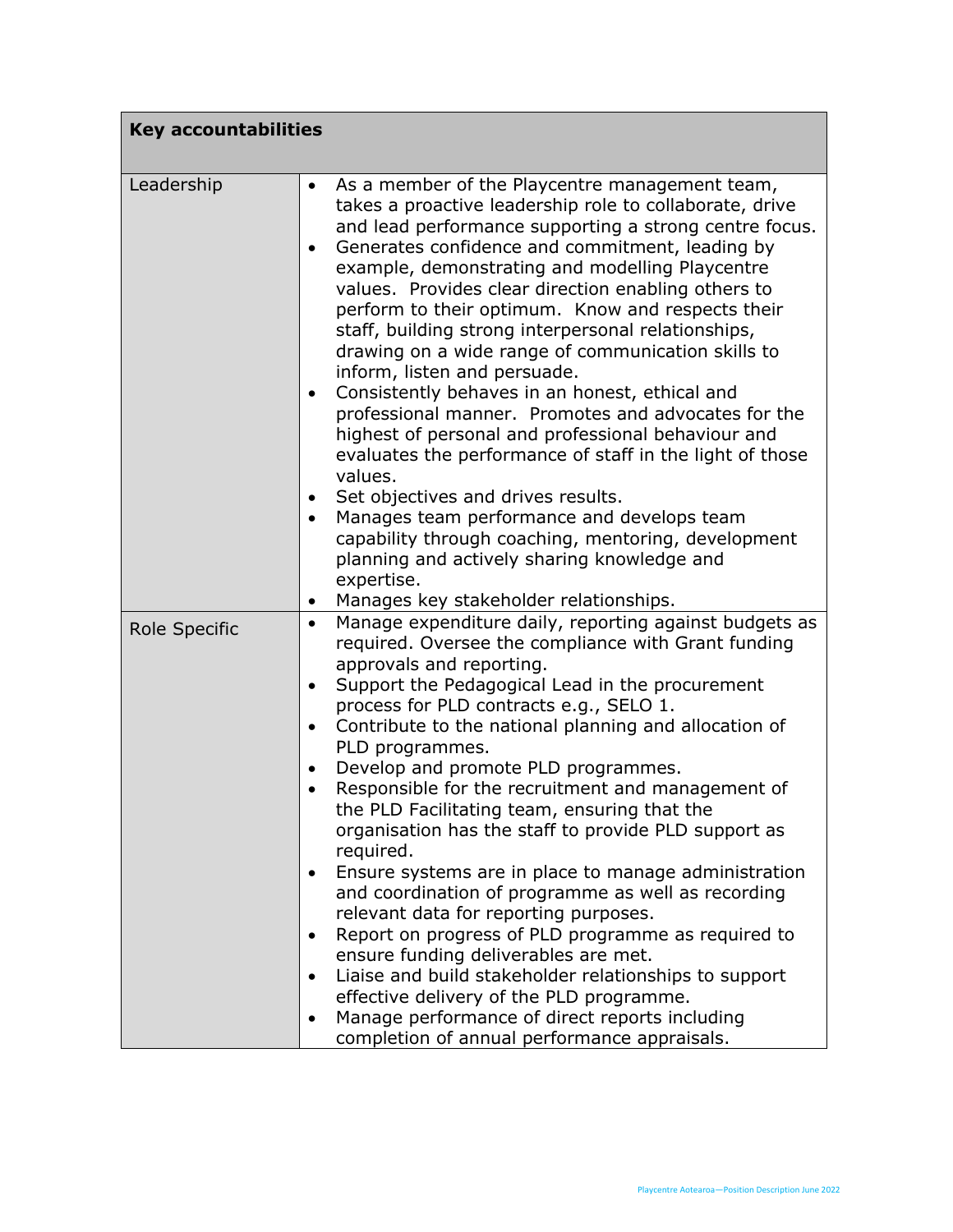| Bi-cultural<br>partnership | Participate in ongoing Treaty and Bicultural related<br>٠<br>training and other appropriate professional<br>development.<br>Encourage and understand the importance of the dual<br>$\bullet$<br>heritage of New Zealand/Aotearoa.<br>Recognise the principles of Te Tiriti o Waitangi and how<br>$\bullet$<br>they relate to Playcentre.                                                                                                                               |
|----------------------------|------------------------------------------------------------------------------------------------------------------------------------------------------------------------------------------------------------------------------------------------------------------------------------------------------------------------------------------------------------------------------------------------------------------------------------------------------------------------|
| Centre focused             | All Playcentre employees have responsibility for<br>$\bullet$<br>ensuring that their role and contribution (whether<br>directly or indirectly) in the development, co-ordination<br>and provision of services or support, proactively helps<br>centres to be able to undertake their work upholding<br>and promoting Playcentre Aotearoa values and<br>philosophy.                                                                                                     |
| <b>Health and Safety</b>   | Undertake work safely complying with the Health &<br>$\bullet$<br>Safety at Work Act 2015 and taking responsibility for<br>your own actions.<br>Comply with all H&S information, instruction,<br>$\bullet$<br>Playcentre policies and procedures, training and<br>supervision.<br>Report any health & safety hazards, risks and incidents<br>$\bullet$<br>in the workplace immediately.<br>Comply with all requirements of return to work and<br>rehabilitation plans. |

| <b>Key competencies</b>          |                                                                                                                                                                                                                                                                                                                                                   |  |
|----------------------------------|---------------------------------------------------------------------------------------------------------------------------------------------------------------------------------------------------------------------------------------------------------------------------------------------------------------------------------------------------|--|
| Pou Hono:<br>Valuing Māori       | Actively engage in promotion of Maori cultural values.<br>٠<br>Recognise that others will bring/apply their cultural<br>$\bullet$<br>perspective to all discussions, decisions and actions.<br>Identify cultural perspectives and bias in others and<br>$\bullet$<br>challenges their views in a manner that would cause<br>them to self-reflect. |  |
| Analytical thinking              | Make considered decisions and establishes clear goals<br>$\bullet$<br>and priorities to achieve desired outcomes.<br>Approach problems analytically, from a variety of<br>perspectives, identifying immediate and long-term<br>consequences.                                                                                                      |  |
| <b>Building</b><br>relationships | Ability to establish trust and confidence of<br>٠<br>stakeholders.<br>Honest, respectful and open in delivery of<br>$\bullet$<br>communication.                                                                                                                                                                                                   |  |